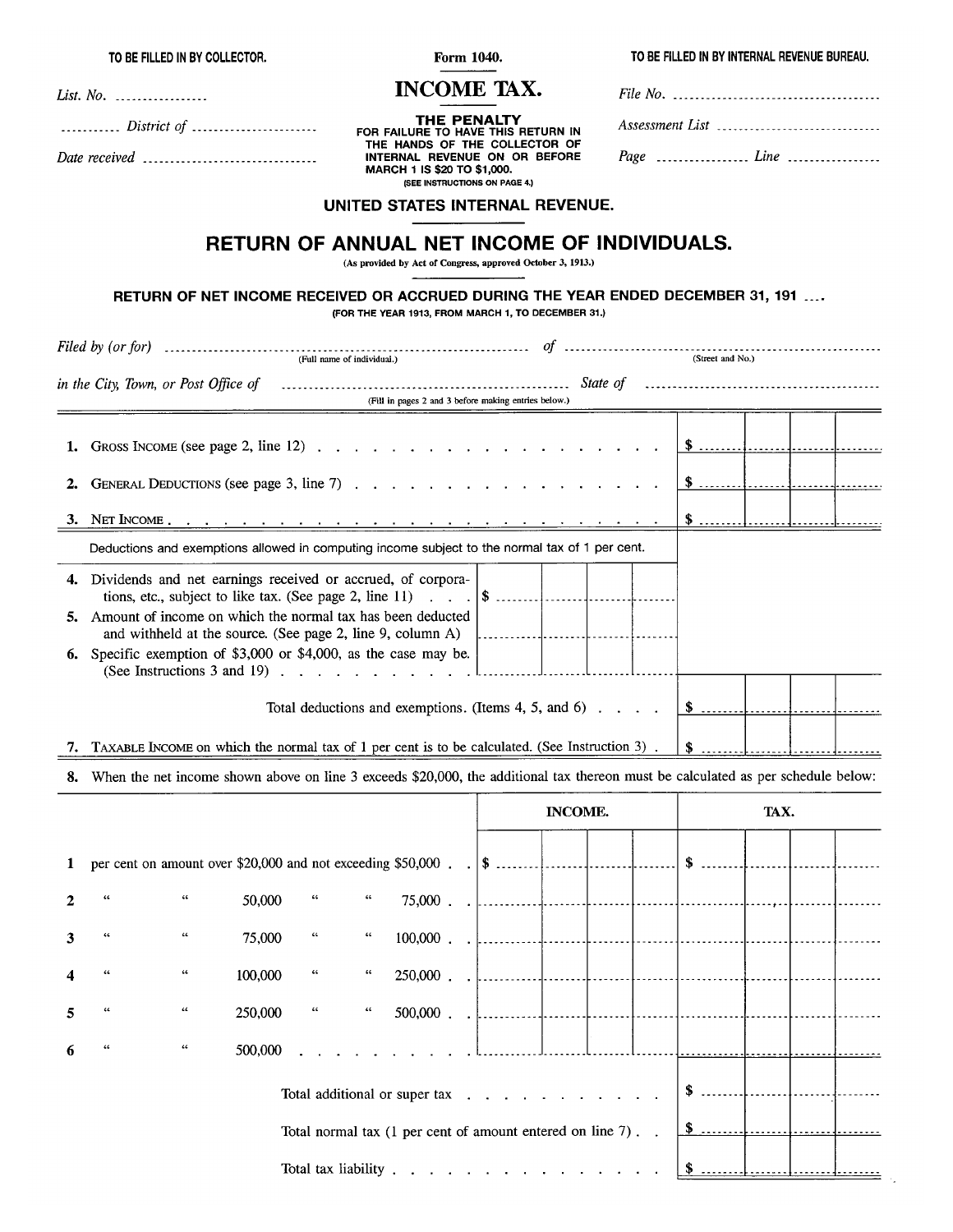# **GROSS INCOME.**

This statement must show in the proper spaces the entire amount of gains, profits, and income received by or accrued to the individual from all sources during the year specified on page 1.

|     | DESCRIPTION OF INCOME.                                                                                                                                                                                                                                                                                                                                                                                                                                                                                      | В.<br>А.<br>Amount of income on which tax has NOT<br>Amount of income on which tax has been<br>been deducted and withheld at the source.<br>deducted and withheld at the source. |  |  |  |  |  |  |
|-----|-------------------------------------------------------------------------------------------------------------------------------------------------------------------------------------------------------------------------------------------------------------------------------------------------------------------------------------------------------------------------------------------------------------------------------------------------------------------------------------------------------------|----------------------------------------------------------------------------------------------------------------------------------------------------------------------------------|--|--|--|--|--|--|
|     | 1. Total amount derived from salaries, wages, or compensation for<br>personal service of whatever kind and in whatever form paid                                                                                                                                                                                                                                                                                                                                                                            | \$                                                                                                                                                                               |  |  |  |  |  |  |
|     | 2. Total amount derived from professions, vocations, businesses,<br>trade, commerce, or sales or dealings in property, whether real<br>or personal, growing out of the ownership or use of interest<br>in real or personal property, including bonds, stocks, etc.                                                                                                                                                                                                                                          |                                                                                                                                                                                  |  |  |  |  |  |  |
|     | 3. Total amount derived from rents and from interest on notes,<br>mortgages, and securities (other than reported on lines 5<br>and $6$ ).                                                                                                                                                                                                                                                                                                                                                                   |                                                                                                                                                                                  |  |  |  |  |  |  |
|     | 4. Total amount of gains and profits derived from partnership<br>business, whether the same be divided and distributed or not                                                                                                                                                                                                                                                                                                                                                                               |                                                                                                                                                                                  |  |  |  |  |  |  |
|     | 5. Total amount of fixed and determinable annual gains, profits,<br>and income derived from interest upon bonds and mortgages<br>or deeds of trust, or other similar obligations of corporations,<br>joint-stock companies or associations, and insurance compa-<br>nies, whether payable annually or at shorter or longer periods                                                                                                                                                                          |                                                                                                                                                                                  |  |  |  |  |  |  |
|     | 6. Total amount of income derived from coupons, checks, or bills<br>of exchange for or in payment of interest upon bonds issued<br>in foreign countries and upon foreign mortgages or like obli-<br>gations (not payable in the United States), and also from<br>coupons, checks, or bills of exchange for or in payment of any<br>dividends upon the stock or interest upon the obligations of<br>foreign corporations, associations, and insurance companies<br>engaged in business in foreign countries. |                                                                                                                                                                                  |  |  |  |  |  |  |
| 7.  | Total amount of income received from fiduciaries                                                                                                                                                                                                                                                                                                                                                                                                                                                            |                                                                                                                                                                                  |  |  |  |  |  |  |
| 8.  | Total amount of income derived from any source whatever, not<br>specified or entered elsewhere on this page                                                                                                                                                                                                                                                                                                                                                                                                 |                                                                                                                                                                                  |  |  |  |  |  |  |
| 9.  | <b>TOTALS</b>                                                                                                                                                                                                                                                                                                                                                                                                                                                                                               |                                                                                                                                                                                  |  |  |  |  |  |  |
|     | NOTES.---Enter total of Column A on line 5 of first page.                                                                                                                                                                                                                                                                                                                                                                                                                                                   |                                                                                                                                                                                  |  |  |  |  |  |  |
| 10. | AGGREGATE TOTALS OF COLUMNS A AND B                                                                                                                                                                                                                                                                                                                                                                                                                                                                         |                                                                                                                                                                                  |  |  |  |  |  |  |
| 11. | Total amount of income derived from dividends on the stock or from the net earnings of<br>corporations, joint-stock companies, associations, or insurance companies subject to like tax<br>(To be entered on line 4 of first page.)                                                                                                                                                                                                                                                                         |                                                                                                                                                                                  |  |  |  |  |  |  |
|     | 12. TOTAL "Gross Income" (to be entered on line 1 of first page)                                                                                                                                                                                                                                                                                                                                                                                                                                            |                                                                                                                                                                                  |  |  |  |  |  |  |

 $\bar{t}$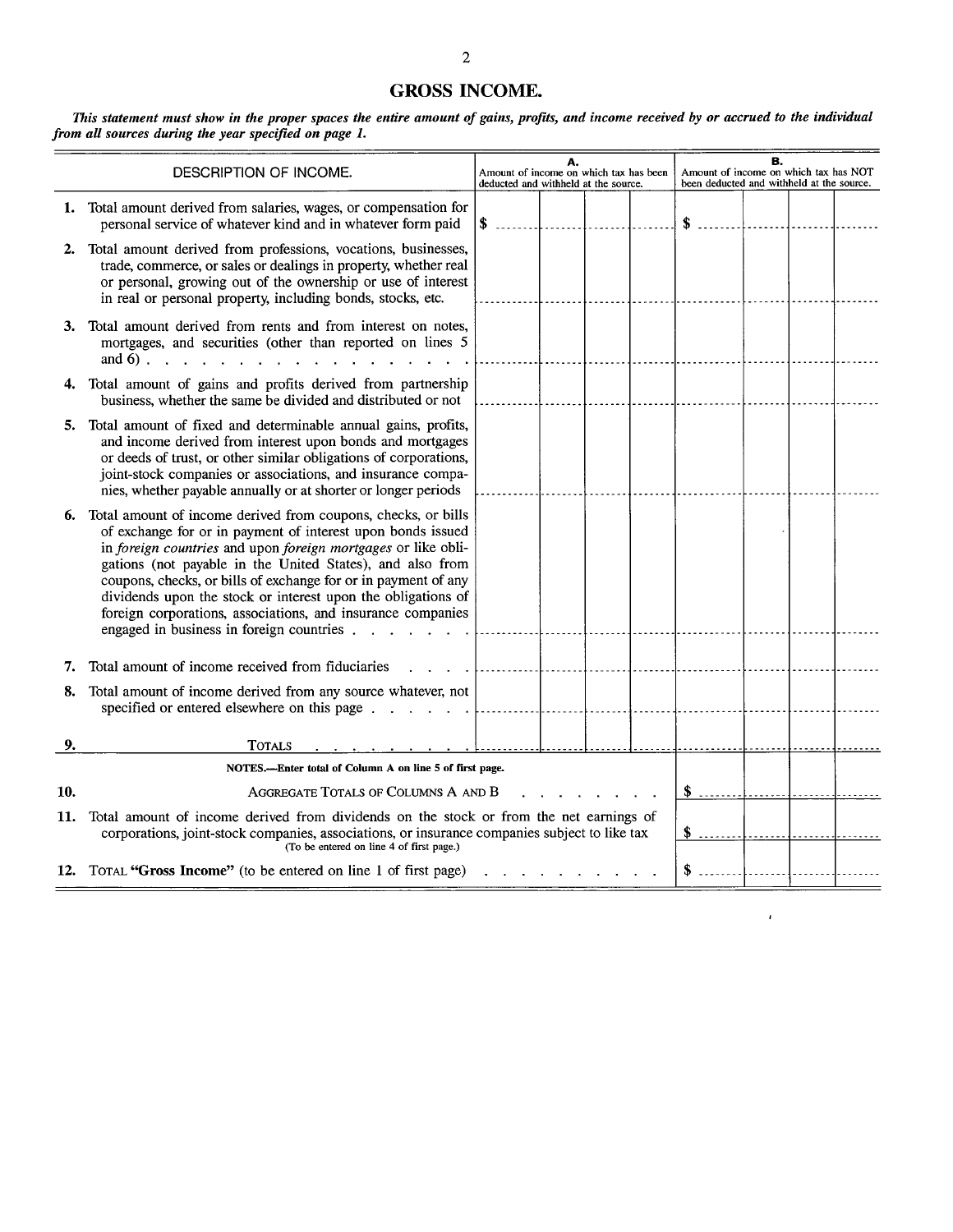## **GENERAL DEDUCTIONS.**

|    | 1. The amount of necessary expenses actually paid in carrying on business, but not including<br>business expenses of partnerships, and not including personal, living, or family expenses.                                                                                                                                                                                                                                                                                | S |  |  |
|----|---------------------------------------------------------------------------------------------------------------------------------------------------------------------------------------------------------------------------------------------------------------------------------------------------------------------------------------------------------------------------------------------------------------------------------------------------------------------------|---|--|--|
|    | 2. All interest paid within the year on personal indebtedness of taxpayer                                                                                                                                                                                                                                                                                                                                                                                                 |   |  |  |
| 3. | All national, State, county, school, and municipal taxes paid within the year (not including                                                                                                                                                                                                                                                                                                                                                                              |   |  |  |
|    | 4. Losses actually sustained during the year incurred in trade or arising from fires, storms, or<br>shipwreck, and not compensated for by insurance or otherwise                                                                                                                                                                                                                                                                                                          |   |  |  |
|    | 5. Debts due which have been actually ascertained to be worthless and which have been charged<br>off within the year $\ldots$ $\ldots$ $\ldots$ $\ldots$ $\ldots$ $\ldots$ $\ldots$ $\ldots$ $\ldots$ $\ldots$                                                                                                                                                                                                                                                            |   |  |  |
| 6. | Amount representing a reasonable allowance for the exhaustion, wear, and tear of property<br>arising out of its use or employment in the business, not to exceed, in the case of mines, 5<br>per cent of the gross value at the mine of the output for the year for which the computation<br>is made, but no deduction shall be made for any amount of expense of restoring property or<br>making good the exhaustion thereof, for which an allowance is or has been made |   |  |  |
|    | 7. Total "GENERAL DEDUCTIONS" (to be entered on line 2 of first page)                                                                                                                                                                                                                                                                                                                                                                                                     |   |  |  |

### AFFIDAVIT TO BE EXECUTED BY INDIVIDUAL MAKING HIS OWN RETURN.

I solemnly swear (or affirm) that the foregoing return, to the best of my knowledge and belief, contains a true and complete statement of all gains, profits, and income received by or accrued to me during the year for which the return is made, and that I am entitled to all the deductions and exemptions entered or claimed therein, under the Federal Income-tax Law of October 3, 1913.

|                                                          | Sworn to and subscribed before me this |                            |
|----------------------------------------------------------|----------------------------------------|----------------------------|
|                                                          |                                        | (Signature of individual.) |
| <b>SEAL OF</b><br><b>OFFICER</b><br>TAKING<br>AFFIDAVIT. |                                        |                            |
|                                                          | .<br>(Official capacity.)              |                            |

## AFFIDAVIT TO BE EXECUTED BY DULY AUTHORIZED AGENT MAKING RETURN FOR INDIVIDUAL.

to enable me to make a full and complete return thereof, and that the foregoing return, to the best of my knowledge and belief, contains a true and complete statement of all gains, profits, and income received by or accrued to said individual during the year for which the return is made, and that the said individual is entitled, under the Federal Income-tax Law of October 3, 1913, to all the deductions and exemptions entered or claimed therein.

|                                                      | Sworn to and subscribed before me this |                                  |  |  |  |  |  |
|------------------------------------------------------|----------------------------------------|----------------------------------|--|--|--|--|--|
|                                                      |                                        | (Signature of agent.)            |  |  |  |  |  |
|                                                      |                                        |                                  |  |  |  |  |  |
| <b>SEAL OF</b>                                       |                                        | <b>ADDRESS</b><br><b>IN FULL</b> |  |  |  |  |  |
| <b>OFFICER</b><br><b>TAKING</b><br><b>AFFIDAVIT.</b> |                                        |                                  |  |  |  |  |  |
|                                                      | (Official capacity.)                   |                                  |  |  |  |  |  |

#### [SEE INSTRUCTIONS ON BACK OF THIS PAGE.]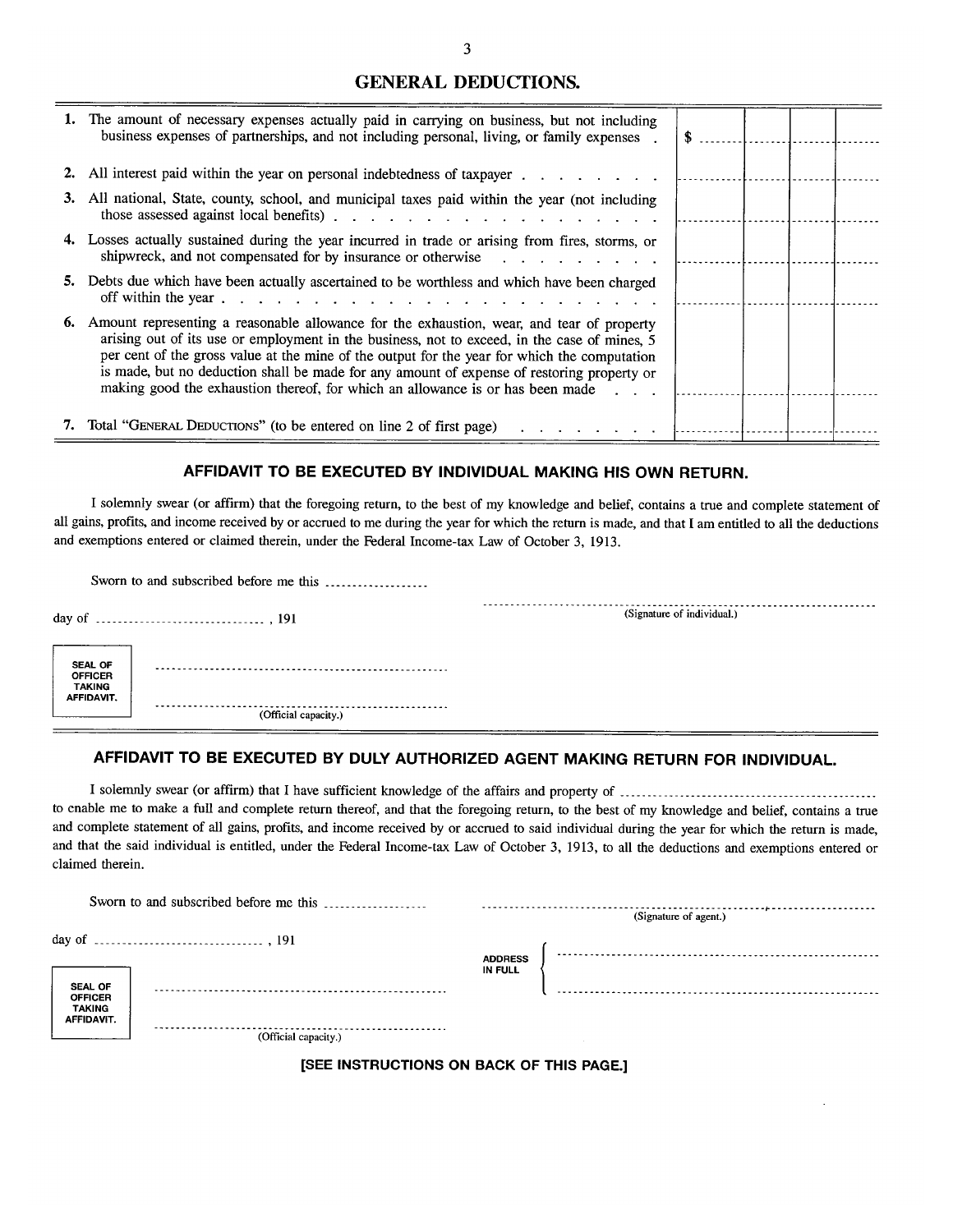# **INSTRUCTIONS.**

1. This return shall be made by every citizen of the United States, whether residing at home or abroad, and by every person residing in the United States, though not a citizen thereof, having a net income of \$3,000 or over for the taxable year, and also by every nonresident *alien* deriving income from property owned and business, trade, or profession carried on in the United States by him.

2. When an individual by reason of minority, sickness or other disability, or absence from the United States, is unable to make his own return, it may be made for him by his *duly authorized* representative.

3. The *normal tax* of 1 per cent shall be assessed on the total net income less the specific exemption of \$3,000 or \$4,000 as the case may be. (For the year 1913, the specific exemption allowable is \$2,500 or \$3,333.33, as the case may be.) If, however, the normal tax has been deducted and withheld on any part of the income at the source, or if any part of the income is received as dividends upon the stock or from the net earnings of any corporation, etc., which is taxable upon its net income, such income shall be deducted from the individual's total net income for the purpose of calculating the amount of income on which the individual is liable for the normal tax of 1 per cent by virtue of this return. (See page 1, line 7.)

4. The additional or super tax shall be calculated as stated on page 1.

5. This return shall be filed with the Collector of Internal Revenue for the district in which the individual resides if he has no other place of business, otherwise in the district in which he has his principal place of business; or in case the person resides in a foreign country, then with the collector for the district in which his principal business is carried on in the United States.

6. This return must be filed on or before the first day of March succeeding the close of the calendar year for which return is made.

7. The penalty for failure to file the return within the time specified by law is \$20 to \$1,000. In case of refusal or neglect to render the return within the required time (except in cases of sickness or absence), 50 per cent shall be added to amount of tax assessed. In case of false or fraudulent return, 100 per cent shall be added to such tax, and any person required by law to make, render, sign, or verify any return who makes any false or fraudulent return or statement with intent to defeat or evade the assessment required by this section to be made shall be guilty of a misdemeanor, and shall be fined not exceeding \$2,000 or be imprisoned not exceeding one year, or both, at the discretion of the court, with the costs of prosecution.

8. When the return is not filed within the required time by reason of sickness or absence of the individual, an extension of time, not exceeding 30 days from March 1, within which to file such return, may be granted by the collector, provided an application therefor is made by the individual within the period for which such extension is desired.

9. This return properly filled out must be made under oath or affirmation. Affidavits may be made before any officer authorized by law to administer oaths. If before a justice of the peace or magistrate; not using a seal, a certificate of the clerk of the court as to the authority of such officer to administer oaths should be attached to the return.

10. Expense for medical attendance, store accounts, family supplies, wages of domestic servants, cost of board, room, or house rent for family or personal use, are not expenses that can be deducted from gross income. In case an individual owns his own residence he can not deduct the estimated value of his rent, neither shall he be required to include such estimated rental of his home as income.

11. The farmer, in computing the net income from his farm for his annual return, shall include all moneys received for produce and animals sold, and for the wool and hides of animals slaughtered, provided such wool and hides are sold, and he shall deduct therefrom the sums actually paid as purchase money for the animals sold or slaughtered during the year.

When animals were raised by the owner and are sold or slaughtered he shall not deduct their value as expenses or loss. He may deduct the amount of money actually paid as expense for producing any farm products, live stock, etc. In deducting expenses for repairs on farm property the amount deducted must not exceed the amount actually expended for such repairs during the year for which the return is made. (See page 3, item 6.) The cost of replacing tools or machinery is a deductible expense to the extent that the cost of the new articles does not exceed the value of the old.

12. In calculating losses, only such losses as shall have been actually sustained and the amount of which has been definitely ascertained during the year covered by the return can be deducted.

13. Persons receiving fees or emoluments for professional or other services, as in the case of physicians or lawyers, should include all actual receipts for services rendered in the year for which return is made, together with all unpaid accounts, charges for services, or contingent income due for that year, if good and collectible.

14. Debts which were contracted during the year for which return is made, but found in said year to be worthless, may be deducted from gross income for said year, but such debts can not be regarded as worthless until after legal proceedings to recover the same have proved fruitless, or it clearly appears that the debtor is insolvent. If debts contracted prior to the year for which return is made were included as income in return for year in which said debts were contracted, and such debts shall subsequently prove to be worthless, they may be deducted under the head of losses in the return for the year in which such debts were charged off as worthless.

15. Amounts due or accrued to the individual members of a partnership from the net earnings of the partnership, whether apportioned and distributed or not, shall be included in the annual return of the individual.

16. United States pensions shall be included as income.

17. Estimated advance in value of real estate is not required to be reported as income, unless the increased value is taken up on the books of the individual as an increase of assets.

18. Costs of suits and other legal proceedings arising from ordinary business may be treated as an expense of such business, and may be deducted from gross income for the year in which such costs were paid.

19. An unmarried individual or a married individual not living with wife or husband shall be allowed an exemption of \$3,000. When husband and wife live together they shall be allowed jointly a total exemption of only \$4,000 on their aggregate income. They may make a joint return, both subscribing thereto, or if they have separate incomes, they may make separate returns; but in no case shall they jointly claim more than \$4,000 exemption on their aggregate income.

20. In computing net income there shall be excluded the compensation of all officers and employees of a State or any political subdivision thereof, except when such compensation is paid by the United States Government.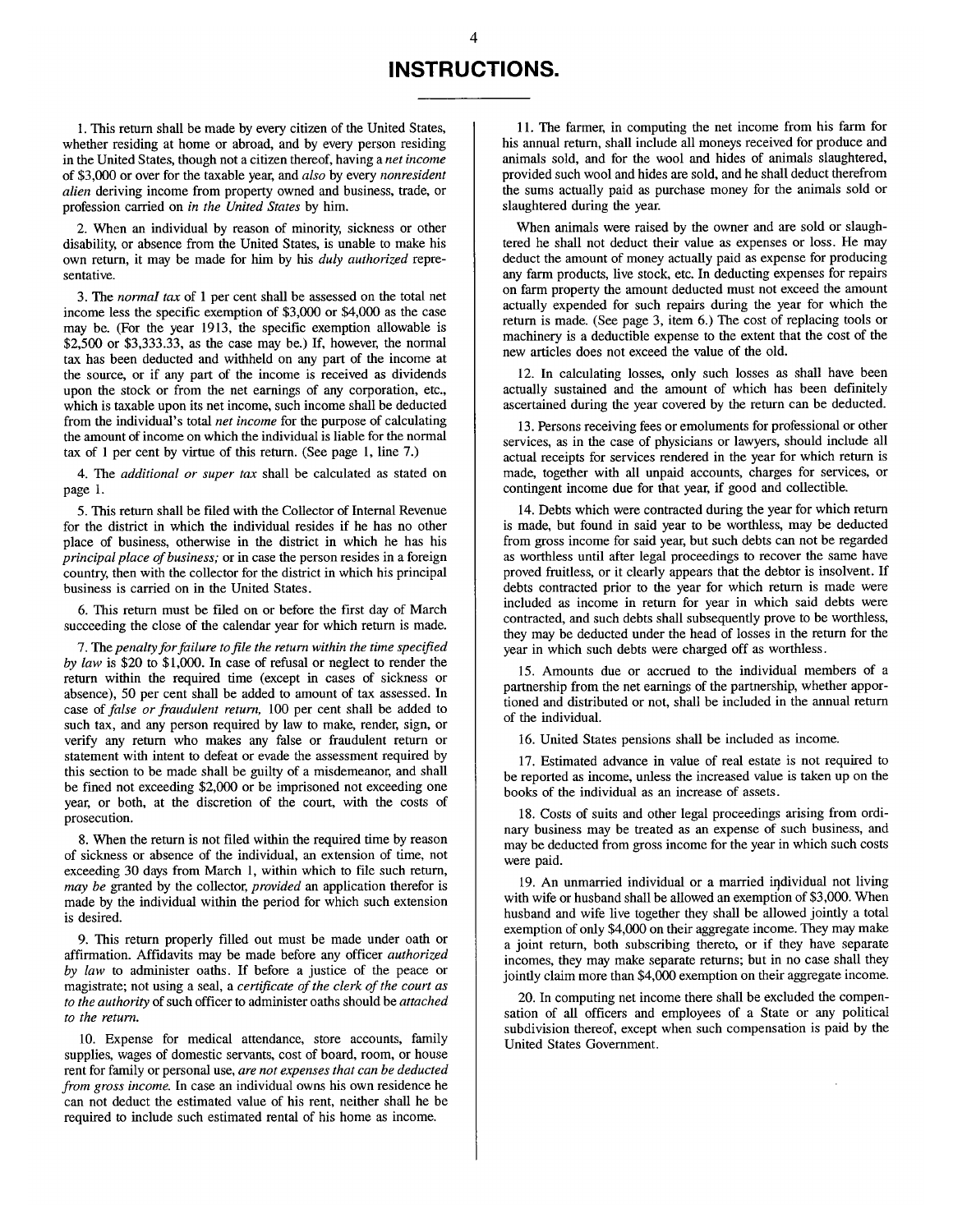# **History of Federal Individual Income Tax Rates**

Bottom and Top Brackets [In dollar amounts unless otherwise specified]

|                         |                               |                                   | Tax Rates <sup>1</sup>     |                               |  |  |
|-------------------------|-------------------------------|-----------------------------------|----------------------------|-------------------------------|--|--|
|                         |                               | <b>Bottom bracket</b>             | <b>Top bracket</b>         |                               |  |  |
| <b>Calendar</b><br>Year | <b>Rate</b><br>(percent)      | <b>Taxable</b><br>income up<br>to | Rate<br>(percent)          | <b>Taxable</b><br>income over |  |  |
| 1913-15                 | 1                             | \$20,000                          | $\overline{7}$             | \$500,000                     |  |  |
| 1916                    | $\overline{2}$                | 20,000                            | 15                         | 2,000,000                     |  |  |
| 1917                    | $\overline{2}$                | 2,000                             | 67                         | 2,000,000                     |  |  |
| 1918                    | 6                             | 4,000                             | 77                         | 1,000,000                     |  |  |
| 1919-20                 | 4                             | 4,000                             | 73                         | 1,000,000                     |  |  |
| 1921                    | 4                             | 4,000                             | 73                         | 1,000,000                     |  |  |
| 1922                    | 4                             | 4,000                             | 56                         | 200,000                       |  |  |
| 1923                    | 3                             | 4,000                             | 56                         | 200,000                       |  |  |
| 1924                    | $\overline{21}$ .5            |                                   | 46                         |                               |  |  |
| 1925-28                 | $\frac{2}{1}$ ?               | 4,000                             | 25                         | 500,000<br>100,000            |  |  |
| 1929                    | $\frac{2}{4}$ ?               | 4,000                             | 24                         |                               |  |  |
| 1930-31                 | $\overline{212}$              | 4,000                             | 25                         | 100,000<br>100,000            |  |  |
|                         |                               | 4,000                             |                            |                               |  |  |
| 1932-33                 | 4<br>$\overline{\frac{3}{4}}$ | 4,000                             | 63                         | 1,000,000                     |  |  |
| 1934-35                 | $\overline{34}$               | 4,000                             | 63                         | 1,000,000                     |  |  |
| 1936-39                 | $\overline{\frac{3}{4}}$ .4   | 4,000                             | 79                         | 5,000,000                     |  |  |
| 1940                    | $\frac{3}{10}$                | 4,000                             | 81.1                       | 5,000,000                     |  |  |
| 1941                    |                               | 2,000                             | 81                         | 5,000,000                     |  |  |
| 1942-43 <sup>3</sup>    | $\overline{3}$ 19             | 2,000                             | 88                         | 200,000                       |  |  |
| 1944-45                 | 23                            | 2,000                             | $\frac{5}{94}$             | 200,000                       |  |  |
| 1946-47                 | 19                            | 2,000                             | $\frac{5}{6}86.45$         | 200,000                       |  |  |
| 1948-49                 | 16.6                          | 4,000                             | $\frac{5}{2}82.13$         | 400,000                       |  |  |
| 1950                    | 17.4                          | 4,000                             | $\frac{5}{91}$             | 400,000                       |  |  |
| 1951                    | 20.4                          | 4,000                             | $\overline{\frac{5}{9}}$ 1 | 400,000                       |  |  |
| 1952-53                 | 22.2                          | 4,000                             | $\overline{\frac{5}{92}}$  | 400,000                       |  |  |
| 1954-63                 | 20                            | 4,000                             | $\overline{5}91$           | 400,000                       |  |  |
| 1964                    | 16                            | 1,000                             | 77                         | 400,000                       |  |  |
| 1965-67                 | 14                            | 1,000                             | 70                         | 200,000                       |  |  |
| 1968                    | 14                            | 1,000                             | $\frac{6}{2}$ 75.25        | 200,000                       |  |  |
| 1969                    | 14                            | 1,000                             | $\frac{6}{77}$             | 200,000                       |  |  |
| 1970                    | 14                            | 1,000                             | $\frac{6}{2}$ 71.75        | 200,000                       |  |  |
| 1971                    | 14                            | 1,000                             | $\frac{7}{2}$ 70           | 200,000                       |  |  |
| 1972-78                 | $\overline{8}_{14}$           | 1,000                             | $\frac{7}{2}$ 70           | 200,000                       |  |  |
| 1979-80                 | $\overline{814}$              | 2,100                             | $\overline{^{2}70}$        | 212,000                       |  |  |
| 1981                    | $\frac{89}{213.825}$          | 2,100                             | $\frac{79}{69}$ .125       | 212,000                       |  |  |
| 1982                    | $\frac{8}{2}$ 12              | 2,100                             | 50                         | 106,000                       |  |  |
| 1983                    | $\overline{\frac{8}{1}}$ 1    | 2,100                             | 50                         | 106,000                       |  |  |
| 1984                    | $\overline{\frac{8}{11}}$     | 2,100                             | 50                         | 159,000                       |  |  |
| 1985                    | $\frac{8}{11}$                | 2.180                             | 50                         | 165.480                       |  |  |